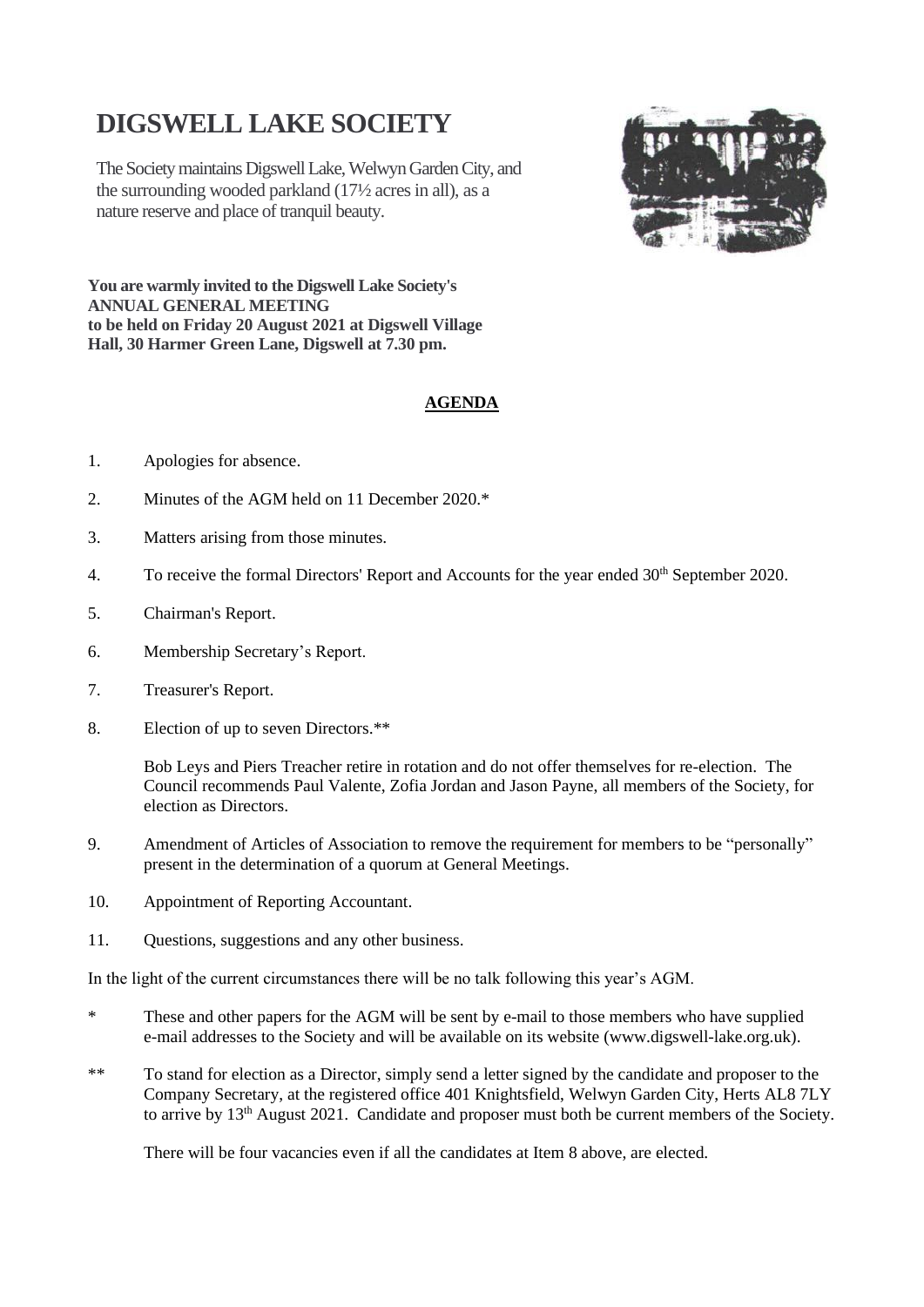#### **DIGSWELL LAKE SOCIETY COMPANY NUMBER 02125155 BALANCE SHEET AS AT 30TH SEPTEMBER 2020**

| 2019<br>$\mathbf f$ |                                      | 2020<br>£ |
|---------------------|--------------------------------------|-----------|
|                     | <b>Current Assets</b>                |           |
| 85,126              | Aldemore Investments deposit         | 85,950    |
| 18,010              | Other Bank Accounts and Cash in Hand | 12,134    |
| 103,136             |                                      | 98,084    |
|                     | <b>Current Liabilities</b>           |           |
| 2,045               | <b>Key Deposits</b>                  | 2,100     |
| 101,091             | <b>Net Assets</b>                    | 95,984    |
|                     | Represented by:                      |           |
|                     | <b>Reserves</b>                      |           |
| 95,883              | Income & Expenditure Account         | 90,776    |
| 5,208               | <b>Capital Reserve</b>               | 5,208     |
| 101,091             |                                      | 95,984    |

For the year ended 30th September 2020 the Company was entitled to exemption from audit under section 477 of the Companies Act 2006 relating to small companies.

The Members have not required the Company to obtain an audit of its accounts for the year under review in accordance with section 476 of the Companies Act 2006.

The Directors acknowledge their responsibility for complying with the requirements of the Act with respect to accounting records and the preparation of accounts.

These accounts have been prepared in accordance with the provisions applicable to companies subject to the small companies regime.

| (signed)              | (signed)           |
|-----------------------|--------------------|
| Simon Brent Stebbings | Deborah Anne Smith |
| Chairperson           | Treasurer          |

# **ACCOUNTANTS' REPORT**

The above Balance Sheet and accompanying Income & Expenditure Account, showing a deficit for the year of £5,107, have been prepared from the books, records and information supplied to us, and we certify that they are in accordance therewith. We have not carried out an audit.

*Accountancy & Book-Keeping Services*

31 Wilga Road. Welwyn, Hertfordshire, AL6 9PT 11 June 2021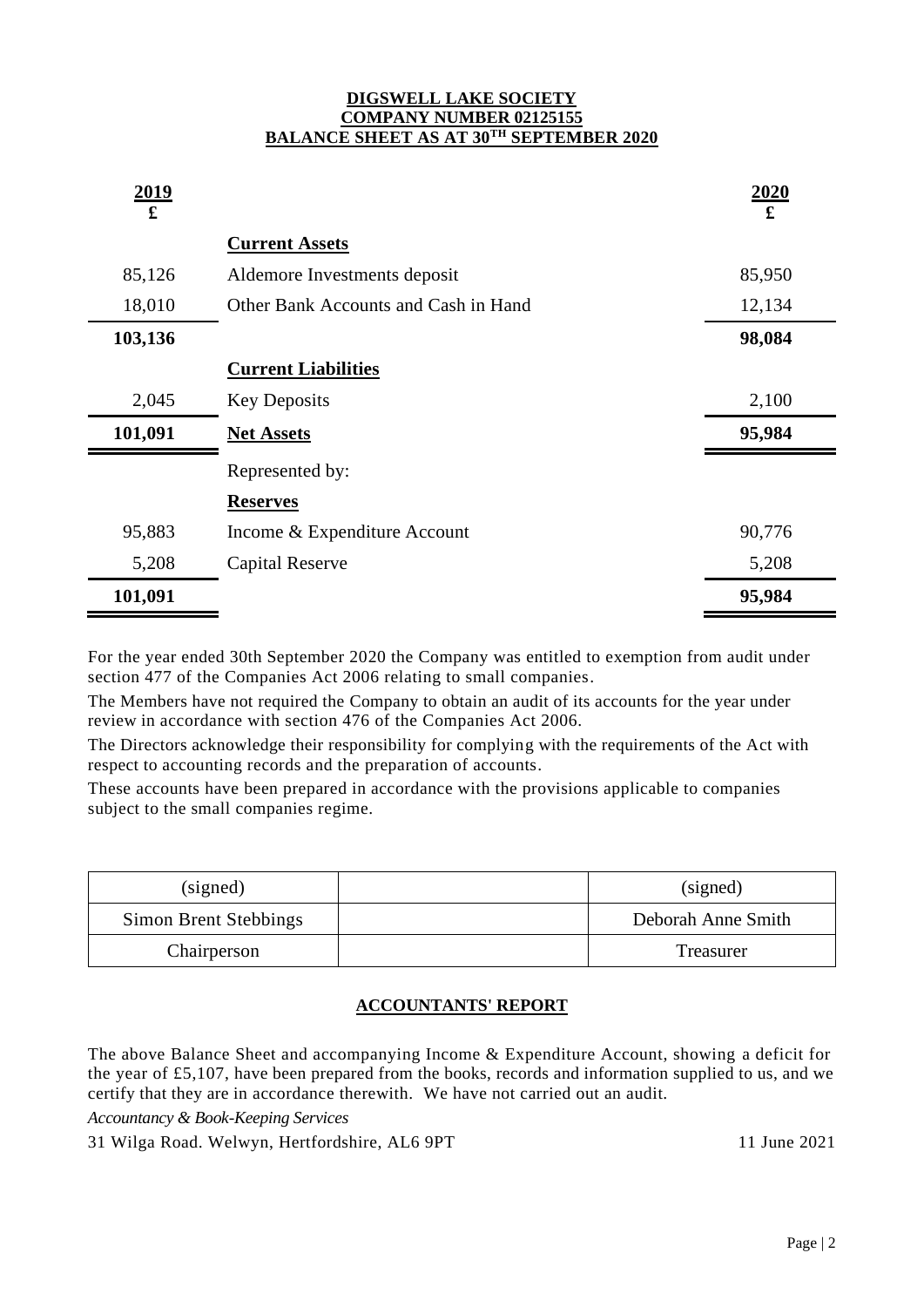#### **DIGSWELL LAKE SOCIETY COMPANY NUMBER 02125155 INCOME AND EXPENDITURE ACCOUNT FOR THE YEAR ENDED 30TH SEPTEMBER 2020**

| Year to 30/9/2019 |                                         | Year to 30/9/2020 |                      |
|-------------------|-----------------------------------------|-------------------|----------------------|
|                   | <b>Operating income</b>                 | $\mathbf f$       | $\pmb{\mathfrak{L}}$ |
| 5,169             | Subscriptions & donations               |                   | 4,804                |
|                   | <b>Operating expenditure</b>            |                   |                      |
|                   | Maintenance                             | 10,440            |                      |
|                   | Insurance                               | $\overline{0}$    |                      |
|                   | Meetings & exhibitions                  | $\overline{0}$    |                      |
|                   | Printing, postage and stationery        | 843               |                      |
|                   | Accountancy                             | 160               |                      |
|                   | Miscellaneous expenses                  | 250               |                      |
| 2,429             |                                         |                   | 11,693               |
| 2,740             |                                         |                   | (6,889)              |
|                   | Other income                            |                   |                      |
|                   | Bank & Building Society interest        | 1,715             |                      |
|                   | Sundry income                           | 67                |                      |
| 795               |                                         |                   | 1,782                |
| 3,535             | <b>Surplus (deficit) for the year</b>   |                   | (5,107)              |
| 92,348            | <b>Retained surplus brought forward</b> |                   | 95,883               |
| 95,883            |                                         |                   | 90,776               |
|                   |                                         |                   |                      |

# **Notes to the Accounts**

No Directors' remuneration has been paid.

These accounts have been prepared under the historical costs convention in accordance with approved accounting procedures.